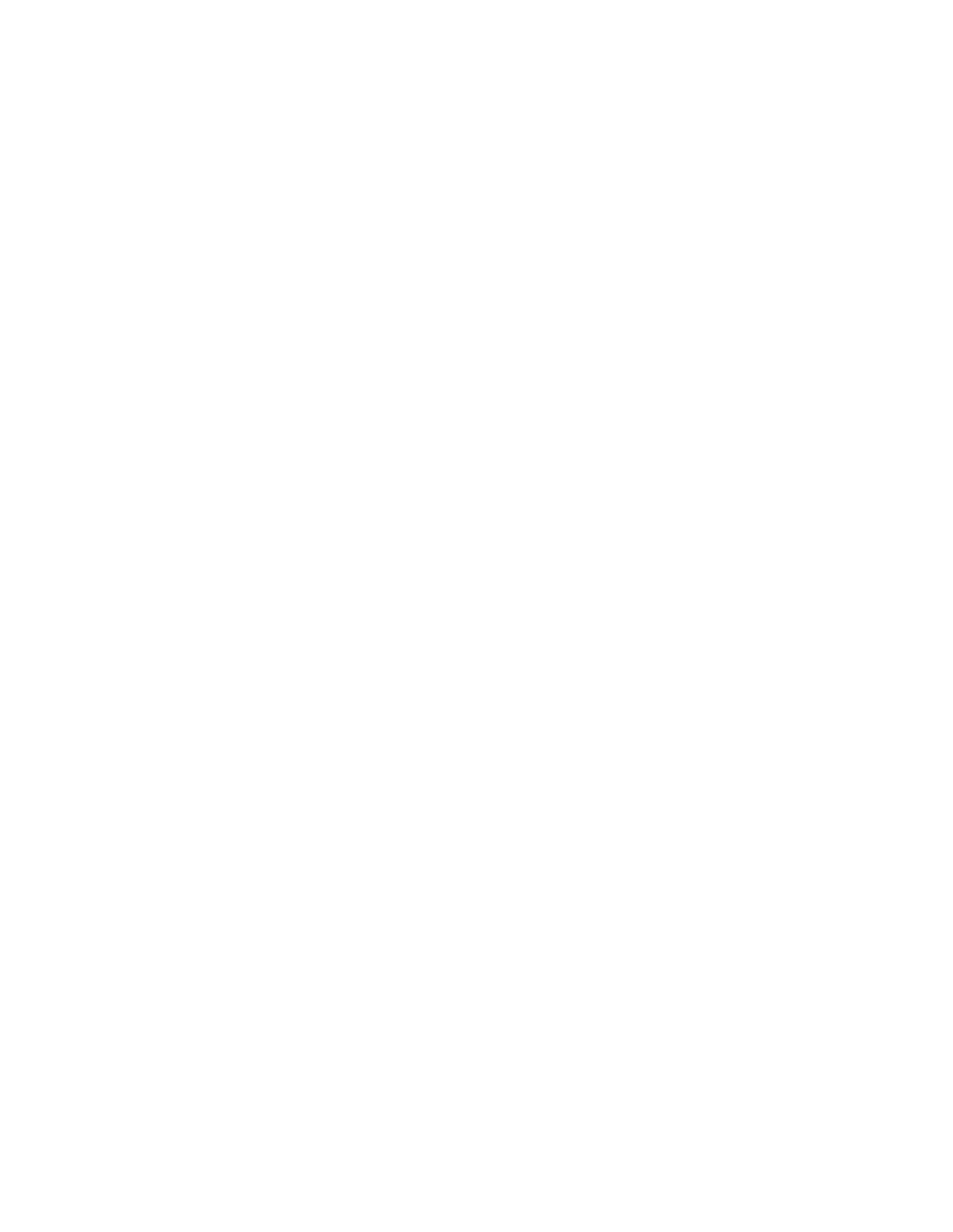

**Embassy of Ukraine** in the United Kingdom of Great Britain and Northern Ireland Nr. 6124/23-327/2- 5/ - URGENT

60 Holland Park W11 3SJ, London. **United Kingdom** 

+44 20 7727 6312 +44 20 7792 1708 (fax) emb\_gb@mfa.gov.ua

The Embassy of Ukraine in the United Kingdom of Great Britain and Northern Ireland presents its compliments to the Secretariat of the International Maritime Organisation and has the honour to inform about the following.

On 24 February 2022 Russia has launched a full-scale invasion of Ukraine, which represents an act of war, a gross violation of Ukraine's sovereignty and territorial integrity, the UN Charter and the fundamental norms and principles of international law.

Russian troops have entered into the territory of Ukraine from Belarus and the occupied Crimea, and are attacking Ukrainian cities, conducting an ongoing indiscriminate and disproportionate airstrikes, cruise missiles' and MLRS' shellings of critical infrastructure.

is already bringing extremely **Russian** aggression dire consequences for international maritime shipping. In the Black Sea, several merchant ships have already suffered from the illegal actions of the Russian naval forces. Global supply chains have been disrupted. Thousands of Ukrainian seafarers cannot safely and quickly return home to their families.

Fully aware of the importance of Ukrainian seafarers to ensure the stable operation of international maritime shipping and the stability of international supply chains, the Government of Ukraine continues to fully comply with its obligations under international maritime conventions, including the International Convention on Standards of Training, Certification and Watchkeeping for Seafarers (STCW).

The Ministry of Infrastructure of Ukraine has already informed the Secretary General of the International Maritime Organization (IMO) about the extension of the certificates of competence and seafarers identity documents of Ukrainian seafarers until 31.12.2022.

**International Maritime Organization 4 Albert Embankment** 

London **SE1 7SR** 

uk.mfa.gov.ua